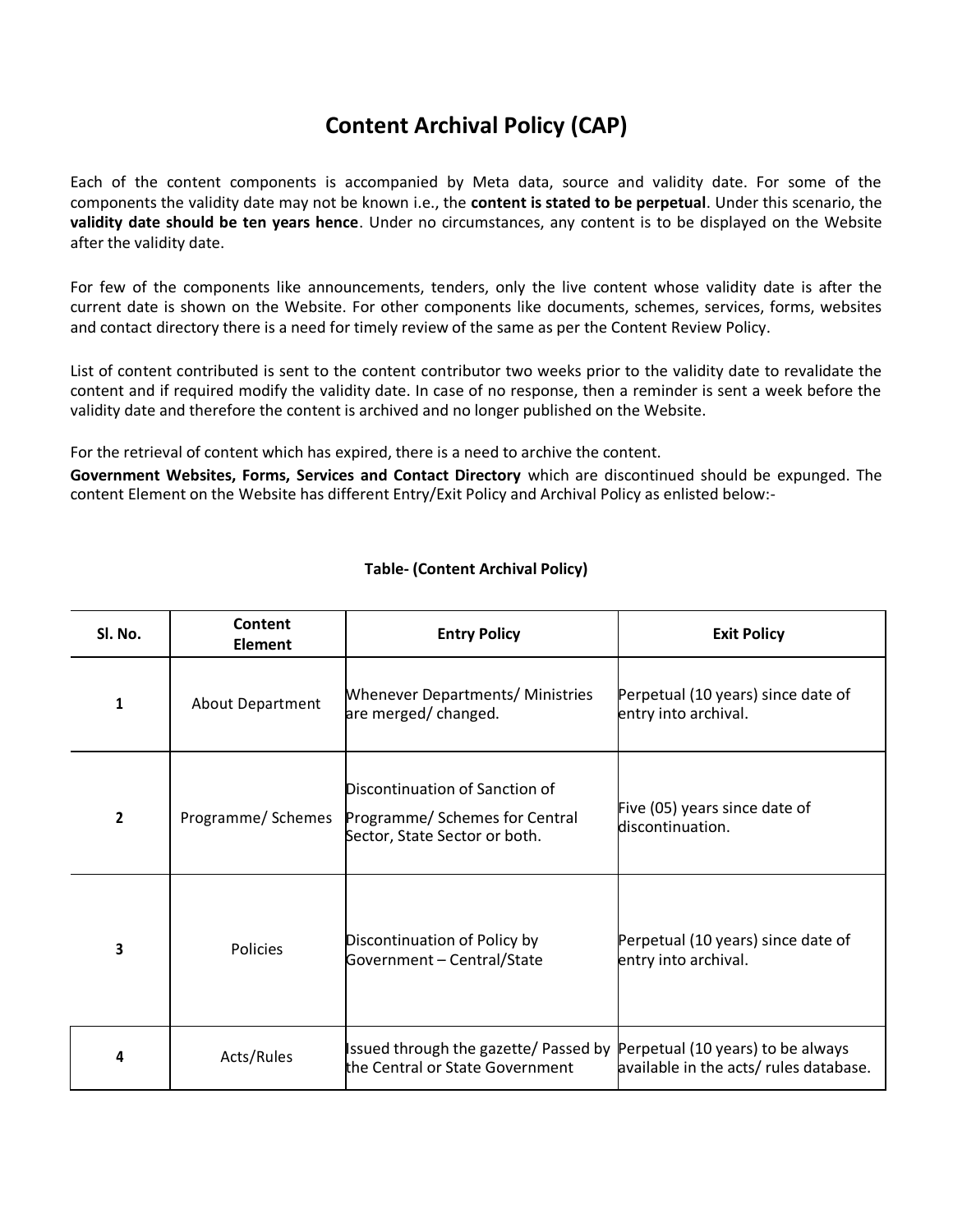| 5                | Circulars/<br><b>Notifications</b>         | Overruling Office Memorandum or Five (05) years since date of<br>Notification issued. | discontinuation.                                             |
|------------------|--------------------------------------------|---------------------------------------------------------------------------------------|--------------------------------------------------------------|
| 6                | Documents/<br><b>Publications/ Reports</b> | Completion of its validity period.                                                    | Perpetual (10 years) since date of<br>entry into archival.   |
| 7                | <b>Directories</b>                         | Not required                                                                          | Not Applicable                                               |
| 8                | What's New                                 | As soon as it loses relevance.                                                        | Automatically after the expiry of<br>the<br>validity period. |
| $\boldsymbol{9}$ | Tenders                                    | As soon as it loses relevance.                                                        | Five $(05)$ years since date of<br>discontinuation.          |
| 10               | Highlight                                  | As soon as it loses relevance.                                                        | Automatically after the expiry of<br>the<br>validity period. |
| 11               | <b>Banners</b>                             | As soon as it loses relevance.                                                        | Automatically after the expiry of<br>the<br>validity period. |
| 12               | Photo-gallery                              | As soon as it loses relevance.                                                        | Five $(05)$ years since date of<br>discontinuation.          |
| 13               | <b>Group Wise Contents</b>                 | As soon as it loses relevance.                                                        | Five $(05)$ years since date of<br>discontinuation.          |